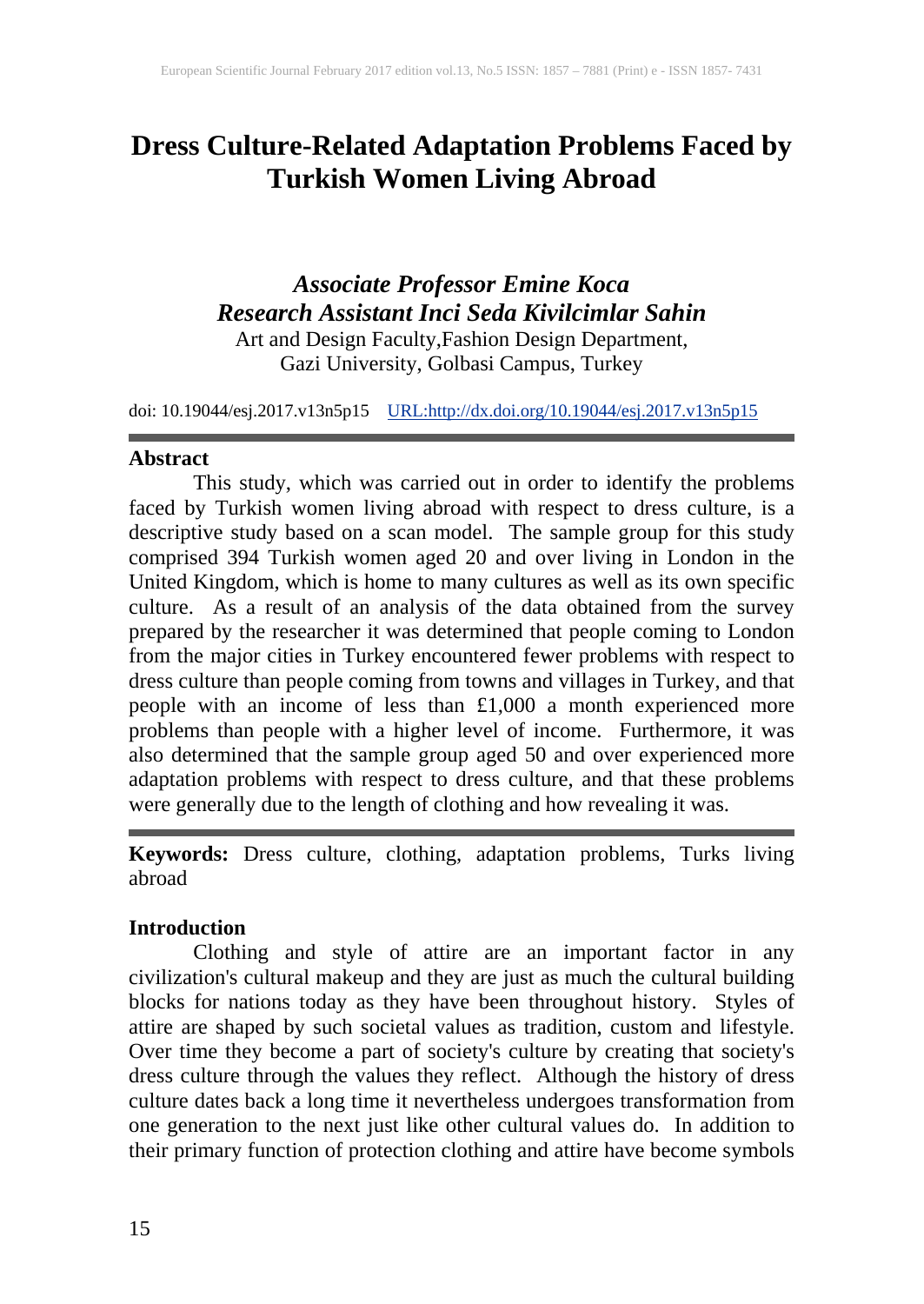reflecting their society's values due to their characteristic of being able to indicate personality and status. Therefore, it can be said that dress culture documents the advance of human history.

Styles of attire are shaped by societies' lifestyles. Influenced by many factors they have undergone changes over the course of history while today in addition to being a cultural element, due to fashion's powerful influence they have even created their own sector. How fashion can and does influence people is a topic that has been discussed from different perspectives by many intellectuals. Simmel (1904) stated that fashion met people's need for singularity and difference as well as the desire for unity and similarity (from Ritzer, 1992). Meanwhile, Bursaligil (2009:3) described fashion as a means of identifying social status due to its hierarchical aspects, as a device for erotic attraction due to its sexuality aspects, and as the flaunting of wealth due to its economic aspects.

It is known that fashion, which is equated with clothing, is an important factor in clothing preferences. The reason why fashion holds the masses under its sway despite being fleeting and seasonal stems from its inherent originality and its quality as a social phenomenon (Koca,Vural and Koç, 2013:56). Regardless how it is described, it is an indisputable fact that fashion is a developing social phenomenon influenced by individual preferences and cultural events. Just as society's living conditions, beliefs and cultural values determined how that society dressed in the past, today the social, political, artistic and cultural events of not just one society but all the other societies it is in contact with shape fashion by creating trends. Trends possessing the characteristic of reflecting many social phenomena can and do shape fashion, and this explains fashion's characteristic of being a social phenomenon. Even though they know that fashion is a vehicle for rapid consumption individuals nevertheless try to follow fashion in order to conform to society and sometimes even to catch the latest trends. While doing this they mostly tend to follow fashion while at the same time preserving the values they possess. As a result, fashion trends that are seen across the entire world at the same time can and do reflect styles of attire, and they create dress culture by being interpreted in such as a way as to carry different meanings in different cultures.

Dress culture is described as a phenomenon common to all mankind and it is a part of cultural makeup. This plus the styles of attire that make up this culture are the leading visual objects that help to identity the people that create them plus their societies due to their unique identities in specific areas. Just as the cultural globalization of this modern age is the reason for lifestyles becoming different in every field it has also led to changes in dress culture, but even so it is difficult for individuals to learn to abandon longadopted values. It is well known that people who have to live in societies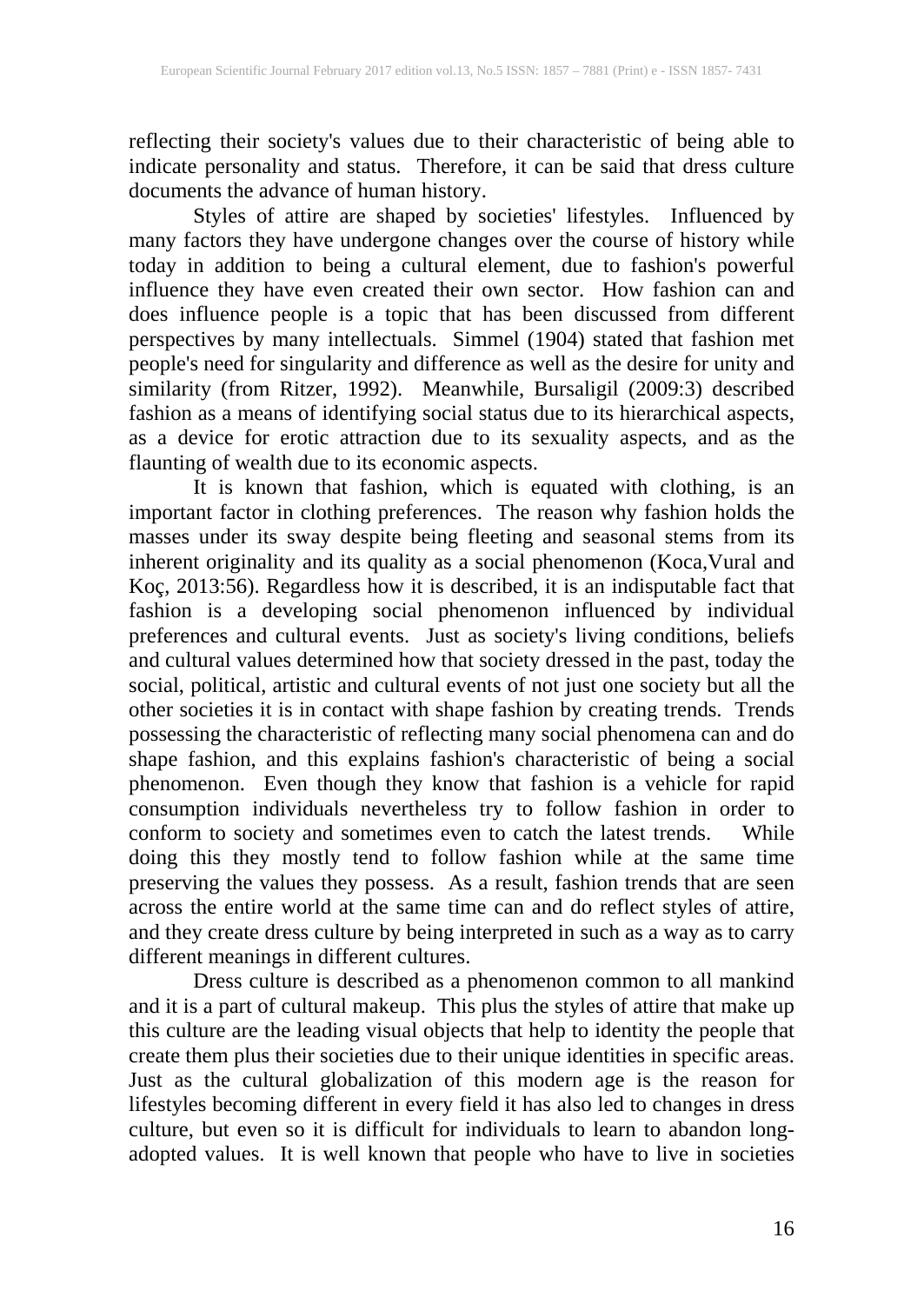possessing different cultures encounter important problems in this area. As Bursaligil (2009:2) pointed out, individuals are unable to step outside the dress culture and style of attire that has been shaped over time by the value judgments of the society they belong to, or they find it very difficult to do so.

The opinion that the same cultural products carry different meanings for different groups and masses is valid for almost every product that is the expression of modern culture (Koc, 2008:107). The effects and consequences of cultural globalization vary depending on how close the local culture is to current global values, its flexibility and its ability to resist. While rejection of one's own culture and complete adherence to global culture or conversely turning one's back on the world and staying rigidly within one's own culture are seen as extreme reactions, nations feel the need for syntheses that will enable them to merge with world values while not losing their own cultural values. For those cultures that are lucky enough to live within the global culture without losing their own characteristics there is also the means to form their own regional and communications networks at an international level using the global system's technology (Ozkan, 2006: 7- 8).

It can be said that from the past to the present the styles of attire in every society and social class having different lifestyles and cultures have also demonstrated differences, and that other factors in addition to fashion have played an important role in these differences. Dress changes according to fashion and valid preferences as much it does according to purpose of use, the age of the individual and socio-economic status (Koca, 2008: 175). When the new items that are introduced by fashion are viewed from the context of culture you can see social and regional differences in the acceptance of the new over the old that it is replacing. A prime example of a new form of clothing being altered to comply with the society or region in which it is worn can be seen in the wearing of trousers underneath skirts that were of a length not in keeping with social values in various parts of Anatolia when the mini-skirt came into fashion. This difference constitutes an important problem for people who have to spend a part of their lives in different cultures. The individual wants to fit in with the current prevailing culture while at the same time feeling the need to preserve their own identity. Problems created by concerns about losing one's own identity emerge during this time. According to Pehlivan (2007: 271), these differences include the individual's own culture and a clash of cultures, a lack of borders and the lack of a sense of belonging. Pehlivan calls this condition *hybrid culture.* This hybrid culture can be particularly harrowing for young individuals. This is because young people find it difficult to splice their parents' way of life with this new world. They feel pressurized and they experience a clash of cultures.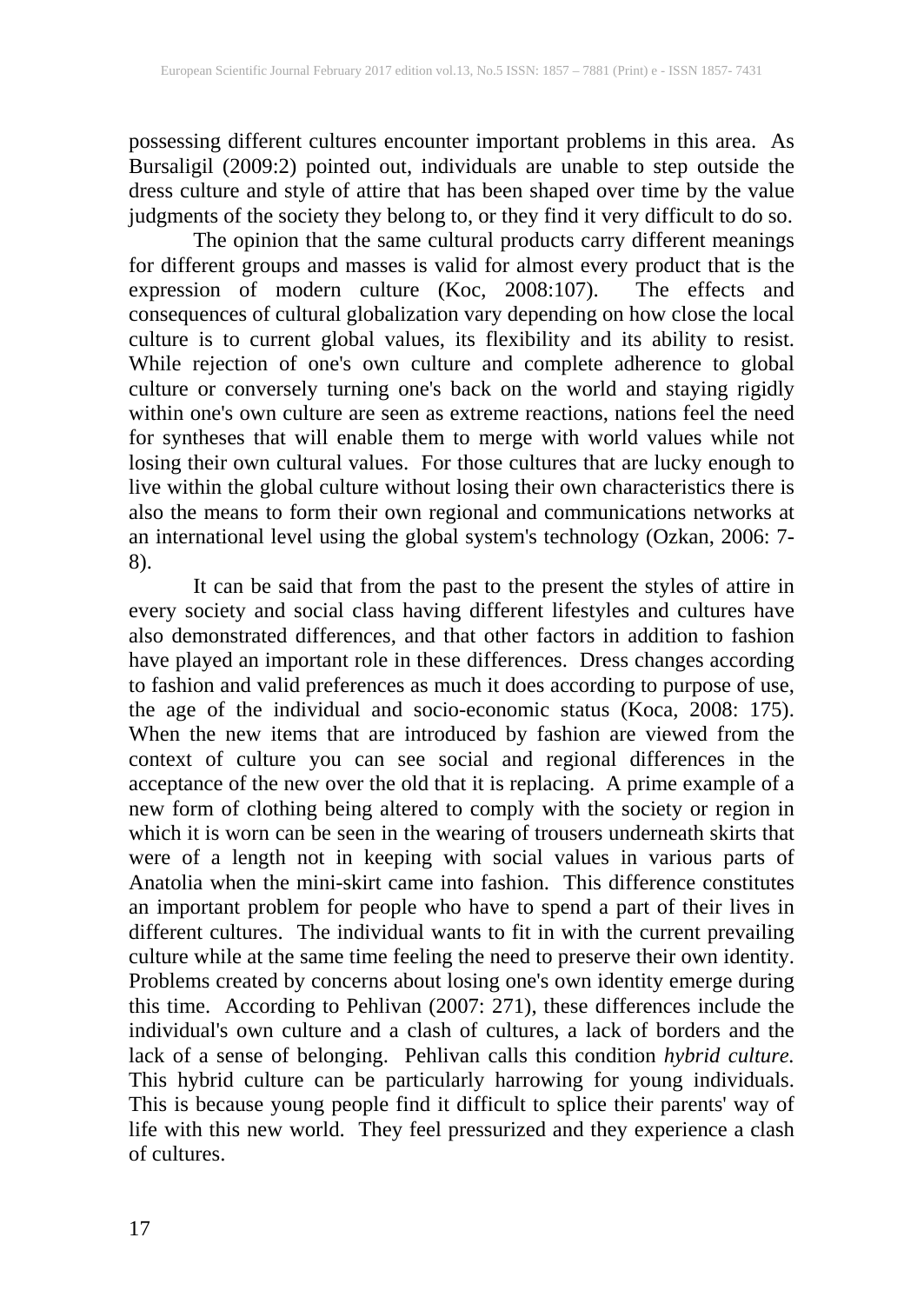A person who has grown up in Anatolian culture with a native form of attire can and does find it hard to adjust when they see the different clothes and complementary accessories and shoes in the country they have emigrated to. They begin to combine these clothes, which they have never seen before, with their own dress culture very slowly and wear clothes in a manner that can be said to be neither culture one nor the other. The efforts by people and the groups they are a part of to stand out are the reason why fashion advances within a specific cycle. Accordingly, lower social groups adopt the principle of "mimicry" and they adapt the clothing worn by higher social groups to fit themselves, and thus they try to forge new statuses (Ozelge, 2008:71).

When it is considered that people who determine their style of attire according to one dress culture experience adaptation problems with respect to dress culture when they have to live in other cultures, particular in international cultures, then in order to keep the problems to a minimum the synthesis between the two cultures needs to be made correctly. In this study, which was precipitated by this thought, the aim is to identity the adaptation problems experienced by Turkish women living abroad with respect to dress culture.

To this end in general answers were sought to the following questions:

1. Do Turkish women living abroad experience adaptation problems with respect to attire?

2. Do Turkish women living abroad think that their manner of attire affects their social life?

### **Method and Sampling**

The necessary permissions were obtained from the Republic of Turkey Embassy in London in order to identify the sample group for this study, which aims to identify the adaptation problems experienced by Turkish women living abroad with respect to dress culture. The study focused on such districts as Enfield, Barnet, Haringey, Islington and Hackney, which are areas with high concentrations of Turks. The demographic characteristics of the sample group, which is made up of 394 Turkish women aged 20 and over living in London and chosen at random, are presented in Table 1.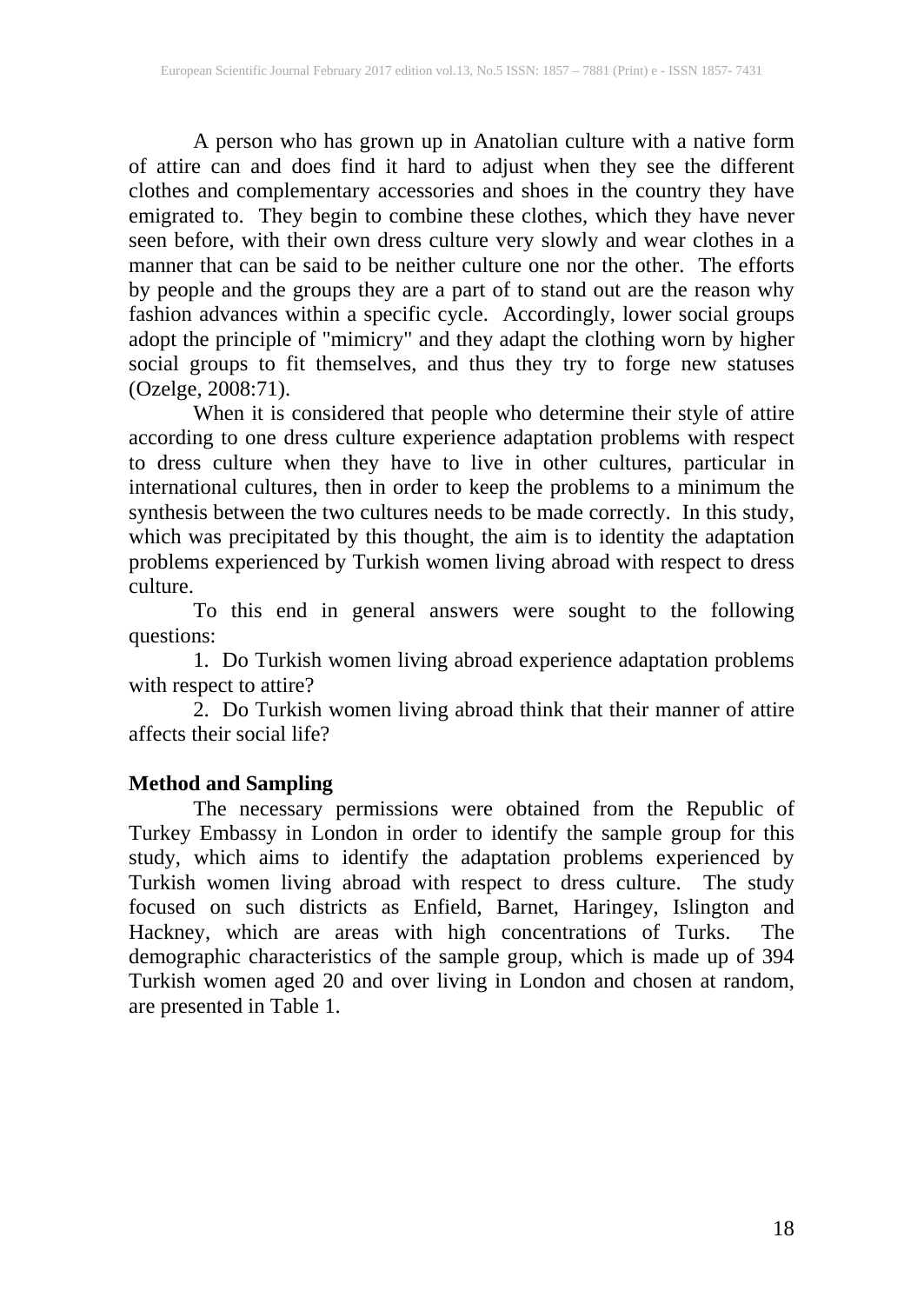

Table 1. Demographic Characteristics of Sample Group

A questionnaire prepared by the researchers was used to gather the research data. The questionnaire asked questions about the sample group's demographic characteristics, style of attire, the changes in their style of attire after they began living in London, the problems they encountered as well as the problems they encountered with respect to style of attire when they returned to Turkey. The questionnaire was tested for validity and reliability. With a Cronbach Alpha value of 0.700 the questionnaire is seen to be quite reliable.

The collected data was analyzed using SPSS 17.00 (Statistical Package for Social Sciences). The data was presented in the form of frequency tables as well as table of results from Chi-Square tests and Kruksal Wallis H tests. After the Kruksal Wallis H test a Mann-Whitney-U test was applied to the variables in pairs in order to determine which group the differences in the variables originated from. The results were then interpreted.

#### **Findings and Interpretation**

The change that emerges when the impact of cultural globalization affects local culture as well varies depending on individuals' ability to hold onto their values. While this situation is felt at home, it is felt even more in people who have to live in different societies, and this creates a problem. It is known that some people are able to break away easily from their own culture and adapt to new values while others experience problems as they try to find their place between two cultures in an effort not to lose their cultural values, and that this is affected by demographic characteristics.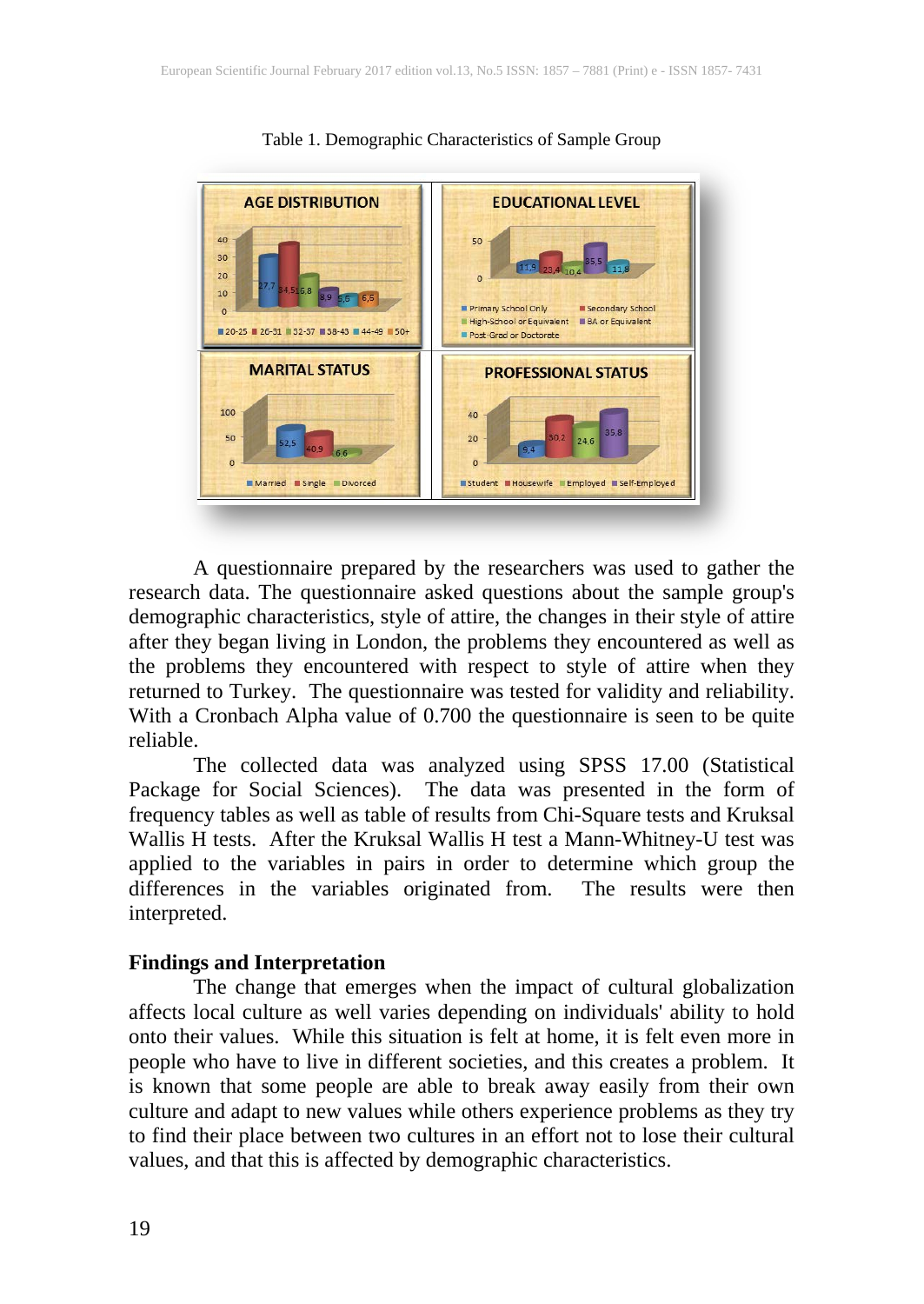The factors that make consumers purchase particular products in the field of clothing, a field that nowadays has taken on multiple personal and social aspects that go beyond simple need, are many and various, and are influenced by diverse variables (Koca and Koç, 2016: 235).The spread of the dress culture-related adaptation problems experienced by the sample group can be seen in the tables between Table 2 and Table 15.

|                                                 | Age       | n   | Mean Rank |
|-------------------------------------------------|-----------|-----|-----------|
| Circumstances when                              | $20 - 25$ | 109 | 192.12    |
| Turkish women living<br>abroad experience dress | 26-31     | 136 | 202.10    |
| culture-related adaptation<br>problems.         | 32-37     | 66  | 202.89    |
|                                                 | 38-43     | 35  | 195.13    |
|                                                 | 44-49     | 22  | 260.70    |
|                                                 | 50 plus   | 26  | 131.98    |
|                                                 | Total     | 394 |           |

Table 2 - Encountered Dress Culture-Related Adaptation Problems by Age Distribution

According to the results of the Kruksal Wallis H Test seen in Table 2, it was determined that people aged 50 and over experienced problems relating to dress culture when living in London. It may be said that people aged 50 and over are stronger than the younger generations given their cultural makeup and life experiences and that accordingly they hold fast to a certain dress culture, which in turn affects the outcome of the test. The group that followed them in experiencing adaptation problems was the 20-25 age group. Akyol (2010: 187) said: "When young people generate their identity they take a great interest in those around them and what they think of them. Young people look to popular, successful people or their peers and want to be like them; they try to emulate them in every way." It can be seen that wants and expectations that develop with age are influential when individuals choose from among a vast variety of products and services all meeting their needs.

In many age-related studies it has been seen that young people are very fickle in their preferences when compared to adults, who demonstrate more rigid behavior. Koca and Koc (2010:39) state that an individual's identity among his or her peers in important during teenage years. Pointing out that dress plays an important part in this developmental process they state that during this period, which is known as the stormy period, young people try to establish their own identity while at the same time striving to be socially acceptable. While young people are more open to change the pressure put on them by their family elders can and does lead to them experiencing a cultural crisis. In addition, one result that stands out from this test is that it is the upper and lower age groups that experience adaptation difficulties with respect to dress culture.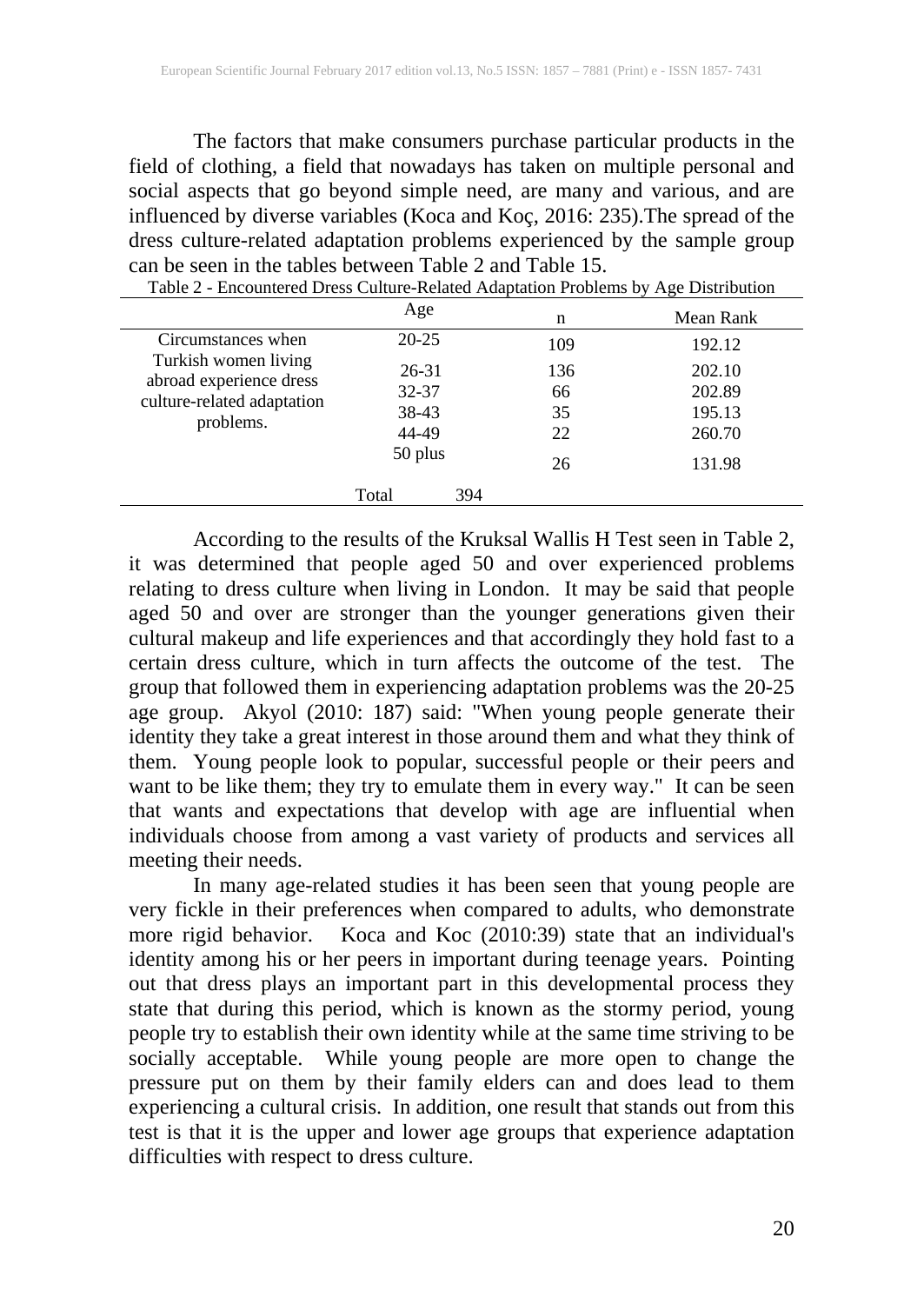|           | Age     | <b>Dress Culture-Related</b><br><b>Adaptation Problems</b><br><b>Experienced by Turkish Women</b><br>Living Abroad | <b>Dress Culture-Related</b><br><b>Adaptation Problems</b><br><b>Experienced by Turkish</b><br>Women Returning Home<br>From Abroad |
|-----------|---------|--------------------------------------------------------------------------------------------------------------------|------------------------------------------------------------------------------------------------------------------------------------|
|           | 26-31   | 0.507                                                                                                              | 0.004                                                                                                                              |
|           | 32-37   | 0.526                                                                                                              | 0.064                                                                                                                              |
| $20 - 25$ | 38-43   | 0.888                                                                                                              | 0.009                                                                                                                              |
|           | 44-49   | 0.011                                                                                                              | 0.000                                                                                                                              |
|           | 50 plus | 0.018                                                                                                              | 0.029                                                                                                                              |
|           | 32-37   | 0.995                                                                                                              | 0.658                                                                                                                              |
|           | 38-43   | 0.738                                                                                                              | 0.485                                                                                                                              |
| 26-31     | 44-49   | 0.023                                                                                                              | 0.020                                                                                                                              |
|           | 50 plus | 0.004                                                                                                              | 0.752                                                                                                                              |
|           | 38-43   | 0.733                                                                                                              | 0.366                                                                                                                              |
| 32-37     | 44-49   | 0.039                                                                                                              | 0.021                                                                                                                              |
|           | 50 plus | 0.005                                                                                                              | 0.671                                                                                                                              |
|           | 44-49   | 0.016                                                                                                              | 0.118                                                                                                                              |
| 38-43     | 50 plus | 0.016                                                                                                              | 0.751                                                                                                                              |
| 44-49     | 50 plus | 0.000                                                                                                              | 0.075                                                                                                                              |

Table 3 - Dress Culture-Related Adaptation Problems by Age (The Mann-Whitney U-Test was applied because the relevant Kruksal Wallis Test's level of

significance was 0.006 for adaptation problems experienced while living abroad but 0.001 for adaptation problems experienced on return to Turkey.)

According to the Mann-Whitney U-Test results in Table 3, a significant difference was noticed between women living abroad aged 44-49 and the women in the other age groups (20-25, 26-31, 32-37, 38-43 and 50 plus) with respect to dress culture adaptation problems whereas on return to Turkey a significant difference with respect to dress culture adaptation problems was seen between the women aged 20-25 and the other groups, and between the women aged 44-49 and the women in the groups aged 26-31 and 32-37.

|                                         | <b>Level of Education</b>    | n   | <b>MeanRank</b> |
|-----------------------------------------|------------------------------|-----|-----------------|
| <b>Dress Culture-Related Adaptation</b> | Primary School only          | 47  | 137.06          |
| Problems Experienced by Turkish         | Secondary School             | 92  | 177.37          |
| Women Living Abroad                     | High School or<br>equivalent | 41  | 185.15          |
|                                         | BA or equivalent             | 140 | 225.62          |
|                                         | Post-Grad or Doctorate       | 74  | 214.55          |
|                                         | <b>Total</b>                 |     | 394             |

Table 4 - Dress Culture-Related Adaptation Problems by Level of Education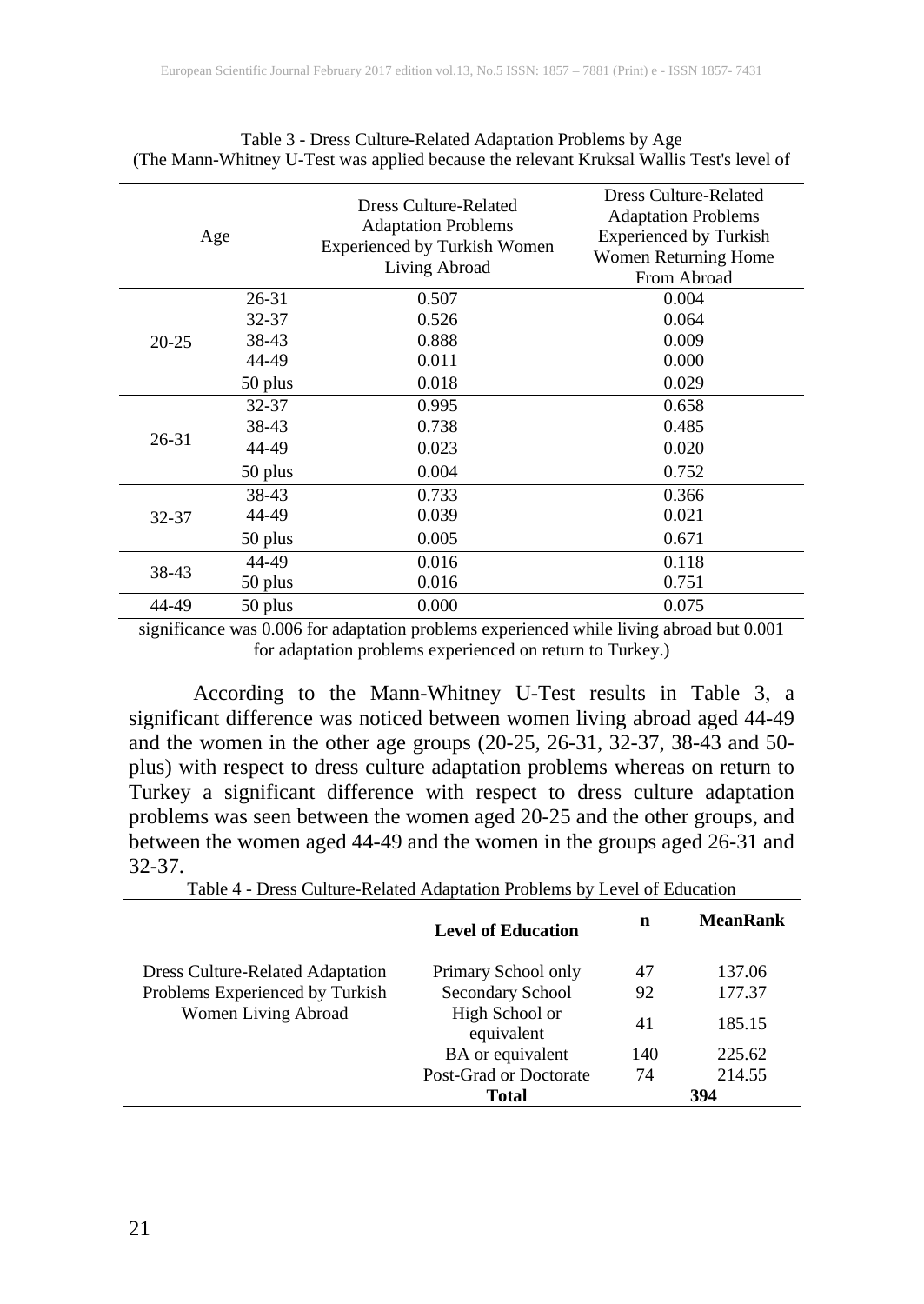When the results of the Kruksal Wallis H Test in Table four are analyzed is can be seen that the group that experienced the most dress adaptation problems after starting to live in London was the group having only a primary school level of education with 137.06 points. The group ranking second was those having a BA or equivalent level of education with 225.26 points.

The results of the Mann-Whitney U Test that was applied to the variables in pairs in order to determine which groups the difference between the variables originated from following the Kruksal Wallis Test can be seen in Table 5.

|                        | <b>Dress Culture-Related Adaptation Problems</b> |
|------------------------|--------------------------------------------------|
| <b>Education Level</b> | Experienced by Turkish Women Living              |
|                        | Abroad                                           |
|                        |                                                  |
| Secondary School       | 0.038                                            |
| High School            | 0.022                                            |
| <b>BA</b>              | 0.000                                            |
| Post Grad or Doctorate | 0.000                                            |
| High School            | 0.706                                            |
| <b>BA</b>              | 0.001                                            |
| Post Grad or Doctorate | 0.033                                            |
| <b>BA</b>              | 0.033                                            |
| Post Grad or Doctorate | 0.162                                            |
| Post Grad or Doctorate | 0.467                                            |
|                        |                                                  |

Table 5 - Dress Culture-Related Adaptation Problems by Education Level

(The results of the relevant Kruksal Wallis Test show the level of significance for Dress Cultre-Related Adaptation Problems Experienced by Turkish Women Abroad is 0.000, meaning there is a difference in the averages. A Mann Whitney U test was applied in order to identify which groups the difference was between. As the figure for Adaptation Problems Experienced by Turkish Women on Return to Turkey After Having Lived Abroad was 0.445 it was concluded that there was no difference. Therefore, there is no need to apply the Mann Whitney U Test to determine which group is different.)

When Table 5 is analyzed a significant difference can be seen between women of primary school only education living abroad and women having secondary school, high school and post-graduate education; a significant difference can be seen between women having a secondary school education and women with a BA or a post graduate or doctorate level of education, and also between high-school graduates and BA graduates with respect to dress culture-related adaptation problems.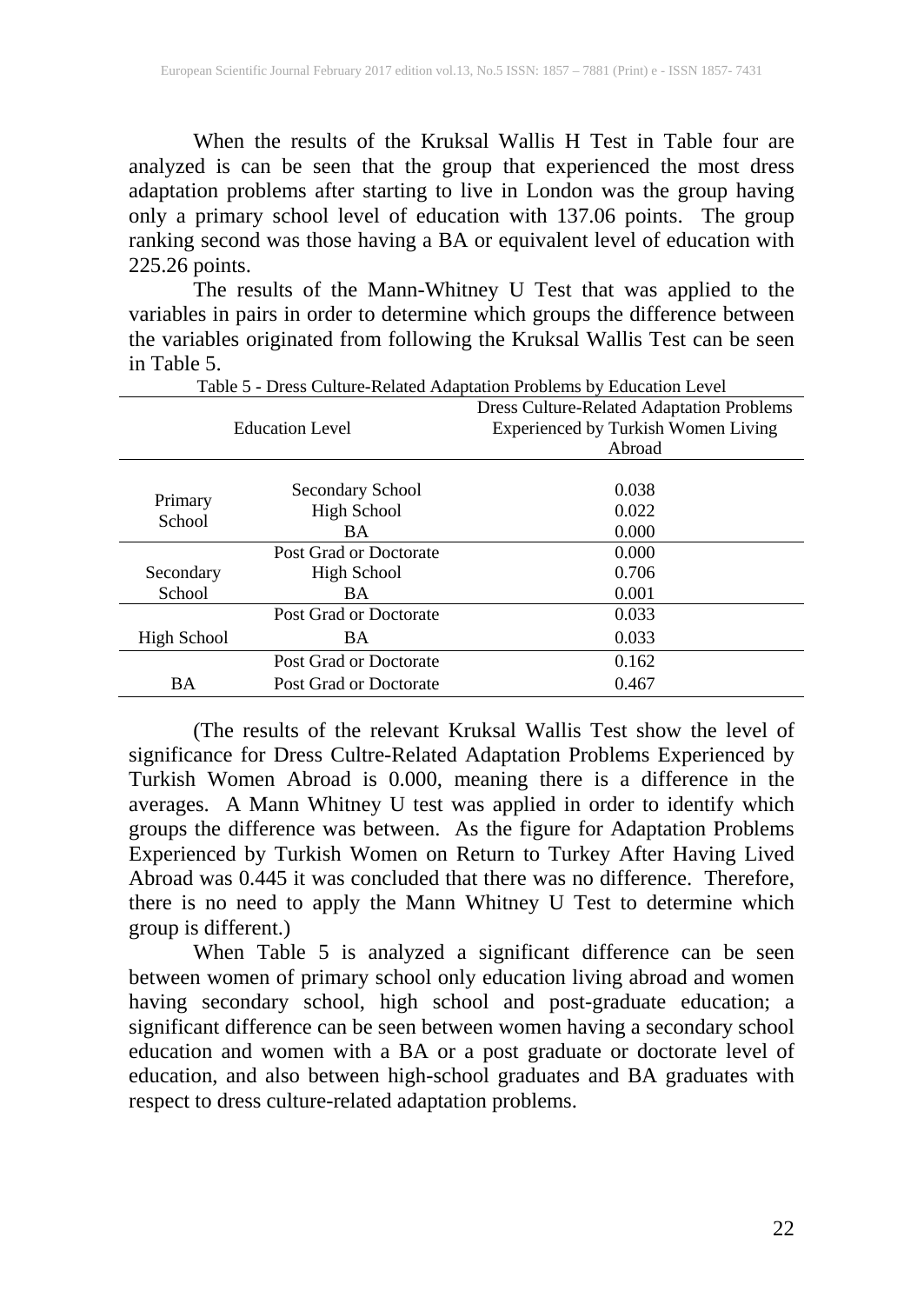| <b>Marital Status</b>                            |          | n   | Mean Rank |  |
|--------------------------------------------------|----------|-----|-----------|--|
|                                                  | Married  | 207 | 185.62    |  |
| <b>Dress Culture-Related Adaptation Problems</b> | Single   | 161 | 215.02    |  |
| Experienced by Turkish Women Living              | Divorced | 26  | 183.60    |  |
| Abroad                                           | Total    |     | 394       |  |

Table 6. Distribution of Dress Culture-Related Adaptation Problems by Marital Status

According to the results of the Kruksal Wallis H Test in Table 6, it can be seen that married women then divorced women experienced the most dress culture-related adaptation problems when they started living in London with 185.62 and 183.60 points respectively.

|                       | Table 7 - Dress Culture-Related Adaptation Problems by Marital Status |       |  |
|-----------------------|-----------------------------------------------------------------------|-------|--|
| <b>Marital Status</b> | Dress Culture-Related Adaptation Problems Experienced by Turkish      |       |  |
|                       | Women Living Abroad                                                   |       |  |
| Married               | Single                                                                | 0.013 |  |
| Married               | Divorced                                                              | 0.911 |  |
| Single                | Divorced                                                              | 0.199 |  |

(The results of the relevant Kruksal Wallis Test give the level of significance for Dress Culture-Related Adaptation Problems Experienced by Turkish Women Living Abroad as 0.038, which means there is a difference between the averages. A Mann Whitney U Test was applied to determine between which groups the difference was. As the figure for Adaptation Problems Experienced by Women on Retunr to Turkey After Having Lived Abroad was 0.115 it was concluded that there was no difference, and so a Mann Whitney U Test was not necessary.)

When the results of the Mann Whitney U Test in Table 7 are analyzed it can be seen that there is a considerable difference between married and single Turkish women living abroad with respect to dress culture-related adaptation problems.

| <b>Employment Status</b>                                                                       |               | n   | Mean Rank |
|------------------------------------------------------------------------------------------------|---------------|-----|-----------|
| <b>Dress Culture-Related Adaptation Problems</b><br>Experienced by Turkish Women Living Abroad | Student       | 37  | 230.11    |
|                                                                                                | Housewife     | 119 | 167.44    |
|                                                                                                | Employed      | 97  | 217.53    |
|                                                                                                | Self-employed | 141 | 200.54    |
|                                                                                                | Total         |     | 394       |

Table 8 - Dress Culture Related Adaptation Problems by Employment Status

According to the results of the Kruksal Wallis H Test in Table 8, the sample group that experienced the most adaptation problems with respect to dress culture was housewives with 183.6 points while the group that experienced the fewest problems was students with 230.11 points.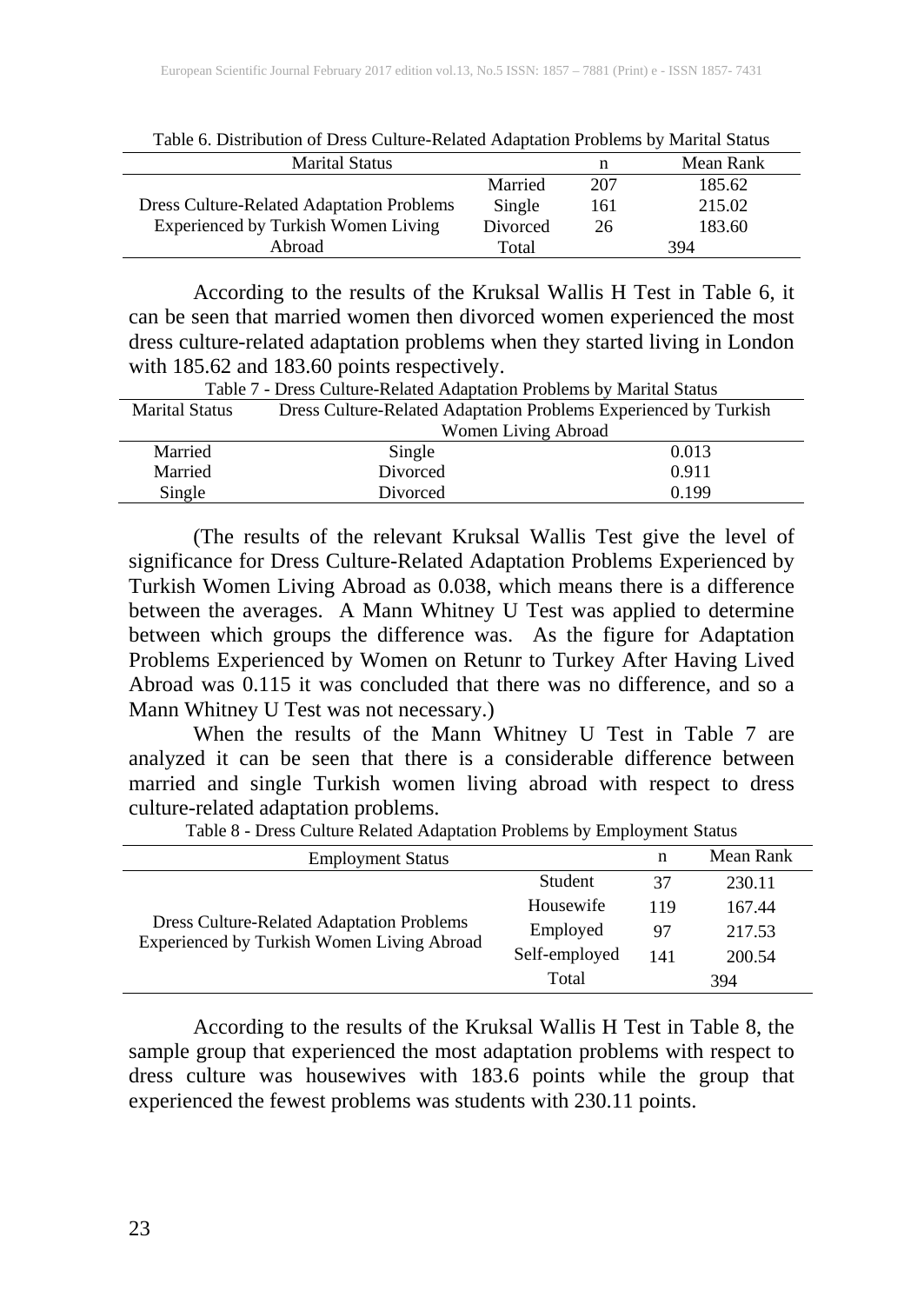| <b>Employment Status</b> |                       | <b>Dress Culture-Related Adaptation Problems</b><br><b>Experienced by Turkish Women Living</b><br>Abroad |
|--------------------------|-----------------------|----------------------------------------------------------------------------------------------------------|
| <b>Student</b>           | Housewife<br>Employed | 0.003<br>0.579                                                                                           |
|                          | Self Employed         | 0.172                                                                                                    |
| Housewife                | Employed              | 0.001                                                                                                    |
|                          | Self Employed         | 0.019                                                                                                    |
| Employed                 | Self Employed         | 0.241                                                                                                    |

Table 9- Dress Culture-Related Adaptation Problems by Employment Status

(The results of the relevant Kruksal Wallis Test give the level of significance for Dress Culture-Related Problems Experienced by Turkish Women Living Abroad as 0.002 meaning there is a difference between the averages. A Mann Whitney U test was applied to determine between groups this difference was. As the figure for Adaptation Problems Experienced by Women on Return to Turkey After Having Lived Abroad was 0.839 it was concluded that there was no difference, and so a Mann Whitney U Test was not necessary.)

According to the results of the Mann Whitney U Test in Table 9 a statistically significant difference can be seen between housewives living abroad and students, employed and self-employed women.

| Income Level                                     |                    | n   | Mean Rank |
|--------------------------------------------------|--------------------|-----|-----------|
|                                                  | Less than $£1,000$ | 17  | 155.76    |
|                                                  | £1,000-£2,000      | 226 | 180.77    |
| <b>Dress Culture-Related Adaptation Problems</b> | £2,001-£3,000      | 68  | 235.73    |
| Experienced by Turkish Women Living Abroad       | £3,001-£4,000      | 40  | 220.36    |
|                                                  | £4,000 and over    | 43  | 220.20    |
|                                                  | Total              |     | 394       |

Table 10 - Dress Culture-Related Adaptation Problems by Income

When the results of the Kruksal Wallis H Test in Table 10 are analyzed is can be seen that the group experiencing the most dress culturerelated adaptation problems on moving to a foreign country was the group having an income of less than £1,000 a month with a ratio of 155.76. It is understood that income is an important factor in adapting to dress culture and that low income people have greater difficulty in adapting. In order to determine which groups the difference in the variable originated from a Mann Whitney U Test was applied to the variables in pairs and the results presented in Table 11.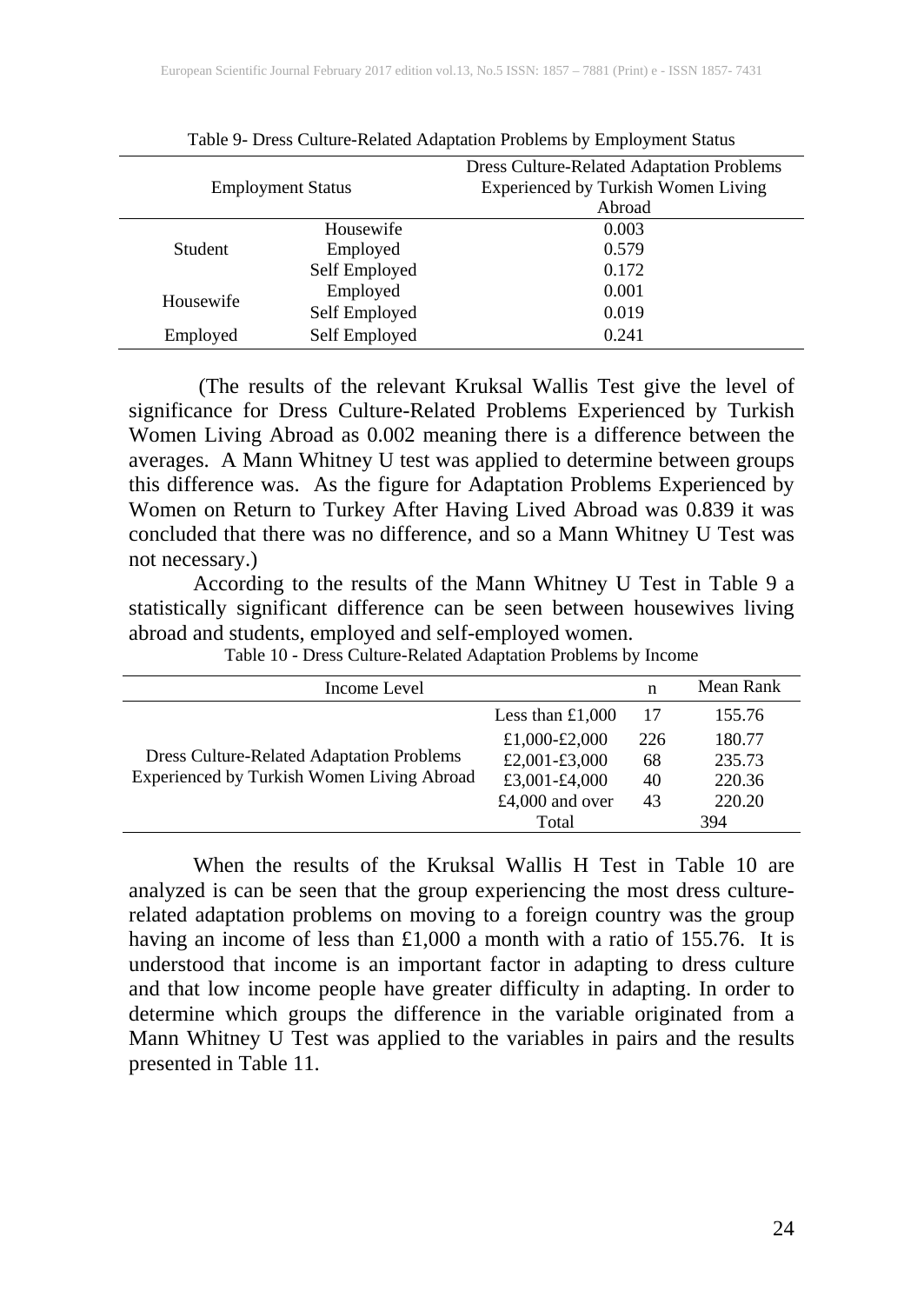|                    | Level of Income    | <b>Dress Culture-Related</b><br><b>Adaptation Problems</b><br><b>Experienced by Turkish</b><br>Women Living Abroad | <b>Dress Culture-Related</b><br><b>Adaptation Problems</b><br>Experienced on Return to<br>Turkey by Turkish Women<br>Having Lived Abroad |
|--------------------|--------------------|--------------------------------------------------------------------------------------------------------------------|------------------------------------------------------------------------------------------------------------------------------------------|
|                    | £2,001-<br>£3,000  | 0.000                                                                                                              | 0.753                                                                                                                                    |
| £1,000-            | £3,001-<br>£4,000  | 0.040                                                                                                              | 0.064                                                                                                                                    |
| £2,000             | £4,000 and<br>over | 0.043                                                                                                              | 0.000                                                                                                                                    |
|                    | £1,000 or<br>less  | 0.423                                                                                                              | 0.873                                                                                                                                    |
|                    | £3,001-<br>£4,000  | 0.476                                                                                                              | 0.194                                                                                                                                    |
| £2,001-<br>£3,000  | £4,000 and<br>over | 0.576                                                                                                              | 0.001                                                                                                                                    |
|                    | £1,000 or<br>less  | 0.005                                                                                                              | 0.756                                                                                                                                    |
| £3,001-            | £4,000 and<br>over | 0.945                                                                                                              | 0.031                                                                                                                                    |
| £4,000             | £1,000 or<br>less  | 0.037                                                                                                              | 0.224                                                                                                                                    |
| £4,000 and<br>over | £1,000 or<br>less  | 0.052                                                                                                              | 0.006                                                                                                                                    |

Table 11 - Dress Culture Adaptation Problems by Level of Income

(The results of the relevant Kruksal Wallis Test give the level of significance for Dress Culture-Related Adaptation Problems Experienced by Turkish Women Living Abroad as 0.001, and so a Mann-Whitney U Test was applied.)

When Table 11 is analyzed a significant difference can be seen between Turkish women living abroad with an income of £1,000-£2,000 and those women with incomes in the £2,001-£3,000, £3,001-£4,000 and £4,000 plus brackets, also between those earning £2,001-£3,000 and those on £1,000 or less, and those women earning  $£3,001-E4,000$  and those on £1,000 or less with respect to dress culture related adaptation problems. On their return to Turkey on the other hand, significant differences were identified between women with an income of £1,000 or less and those women with incomes in the higher income brackets. Koca's (2008) study comparing how students in different countries regard fashion showed that income was the most important factor in how students regard fashion, and the results in Table 11 are in parallel with those findings.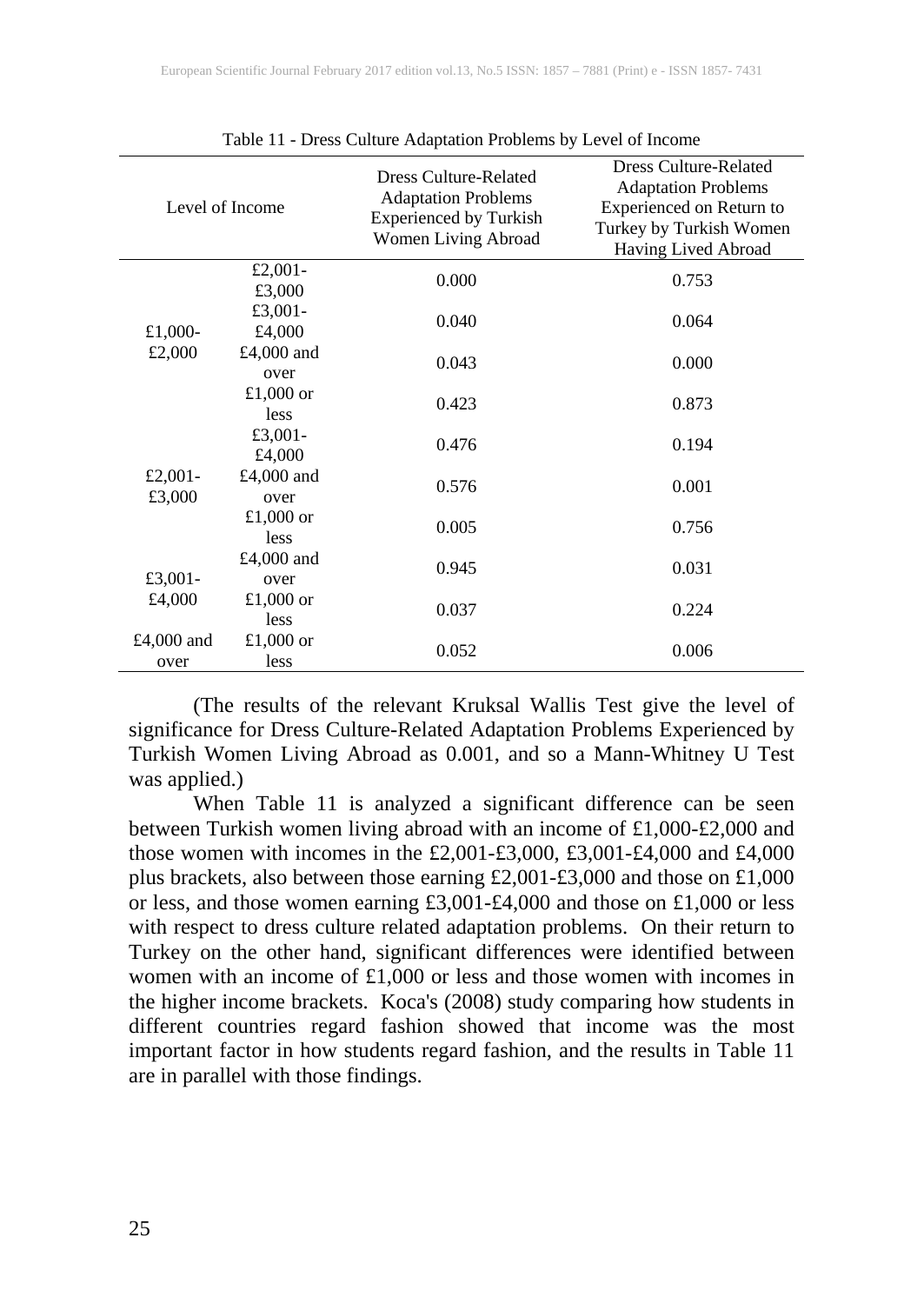|                                         | <b>Settlement Area in</b><br><b>Turkey Before</b><br><b>Moving to London</b> | n   | <b>Mean Rank</b> |
|-----------------------------------------|------------------------------------------------------------------------------|-----|------------------|
| <b>Dress Culture-Related Adaptation</b> |                                                                              |     |                  |
| <b>Problems Experienced by Turkish</b>  | Metropolitan                                                                 | 266 | 214.35           |
| <b>Women Living Abroad</b>              | Province                                                                     | 59  | 164.02           |
|                                         | District                                                                     | 39  | 166.74           |
|                                         | Town or Village                                                              | 30  | 153.93           |
|                                         | <b>Total</b>                                                                 |     | 394              |

Table 12 - Dress Culture-Related Adaptation Problems by Size of Settlement Area in Turkey

According to the results of the Kruksal Wallis H Test in table 12, the sample group that lived in towns or villages before moving to London experienced the most adaptation problems with respect to dress culture with 153.93 points followed closely by those who lived in the provinces and districts. It can be said that those who lived in the metropolitan cities experienced fewer problems or no problems with respect to dress culture. Even those women living outside the metropolitan cities experience dress culture-related problems. Results in Demir's (2006) study called "Young Girls' Media Consumption in the Other Turkey" show that young girls from Elazığ do not take to the lifestyles shown on TV that are a long way from their own culture, and these results support this conclusion.

| Table 13 - Dress Culture Adaptation Problems by Settlement Area in Turkey |                            |                                                                                                         |                                                                                                                              |  |
|---------------------------------------------------------------------------|----------------------------|---------------------------------------------------------------------------------------------------------|------------------------------------------------------------------------------------------------------------------------------|--|
| Settlement Area in Turkey<br>Before Moving Abroad                         |                            | Dress Culture-Related<br><b>Adaptation Problems</b><br>Experienced by<br>Turkish Women<br>Living Abroad | Dress Culture-Related Adaptation<br>Problems Experinced by Turkish<br>Women on Return to Turkey After<br>Having Lived Abroad |  |
|                                                                           | Province                   | 0.002                                                                                                   | 0.009                                                                                                                        |  |
| Metropolitan<br>City                                                      | <b>District</b><br>Town or | 0.013                                                                                                   | 0.006                                                                                                                        |  |
|                                                                           | Village                    | 0.006                                                                                                   | 0.671                                                                                                                        |  |
|                                                                           | <b>District</b>            | 0.867                                                                                                   | 0.453                                                                                                                        |  |
| Province                                                                  | Town or<br>Village         | 0.692                                                                                                   | 0.248                                                                                                                        |  |
| District                                                                  | Town or<br>Village         | 0.600                                                                                                   | 0.161                                                                                                                        |  |

(The results of the relevant Kruksal Wallis Test give the level of significance for Dress Culture-Related Adaptation Problems Experienced by Turkish Women Living Abroad as 0.000, and so a Mann-Whitney U Test was applied.)

When the results of the Mann Whitney U Test that was applied to determine which groups the difference between the variable originated from are examined it can be seen that there is a significant difference between those Turkish women living abroad who used to live in the metropolitan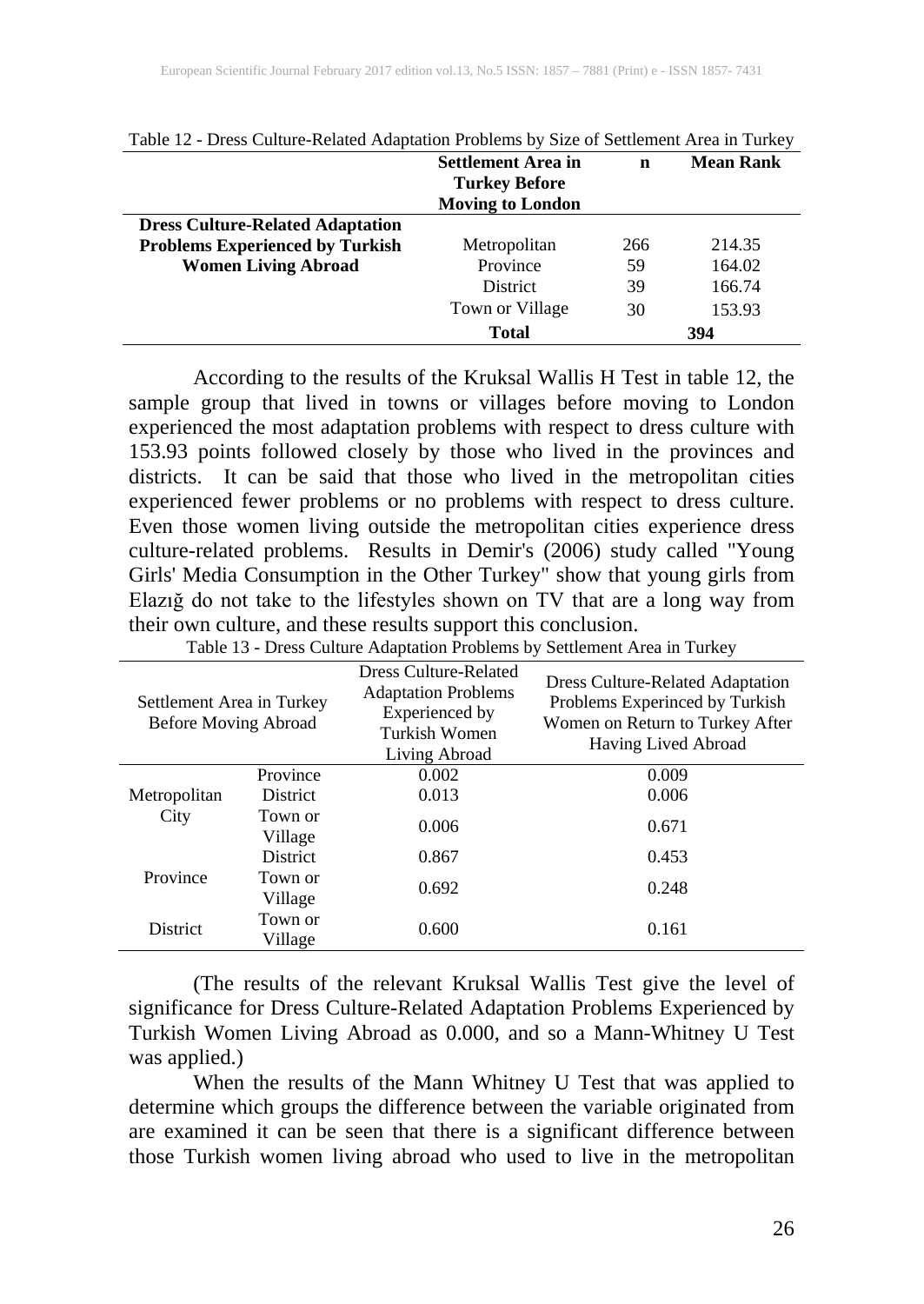cities and those who used to live in the provinces, districts, towns and villages. It can be seen from Table 13 that there is a significant difference between women who live in the metropolitan cities and those who live in the provinces and districts on return to Turkey.

| Settlement Area in London                                                                         |                        |    | Mean Rank |  |  |
|---------------------------------------------------------------------------------------------------|------------------------|----|-----------|--|--|
| <b>Dress Culture-Related Adaptation</b><br>Problems Experienced by Turkish<br>Women Living Abroad | Wood Green             | 22 | 158.48    |  |  |
|                                                                                                   | Enfield                | 37 | 212.59    |  |  |
|                                                                                                   | Camden                 | 37 | 180.42    |  |  |
|                                                                                                   | Hackney                | 22 | 210.00    |  |  |
|                                                                                                   | Islington              | 26 | 186.77    |  |  |
|                                                                                                   | Tottenham              | 23 | 165.41    |  |  |
|                                                                                                   | S.Kensington           | 21 | 229.83    |  |  |
|                                                                                                   | Palmers Green          | 15 | 209.40    |  |  |
|                                                                                                   | Central                | 38 | 250.62    |  |  |
|                                                                                                   | Wandsworth             | 38 | 170.14    |  |  |
|                                                                                                   | Surrey                 | 39 | 215.65    |  |  |
|                                                                                                   | Edmonton               | 20 | 184.80    |  |  |
|                                                                                                   | Elephant & Castle      | 11 | 146.36    |  |  |
|                                                                                                   | Mill Hill              | 10 | 258.10    |  |  |
|                                                                                                   | Finchley-Woodside Park | 35 | 178.64    |  |  |
|                                                                                                   | Total                  |    | 394       |  |  |

Table 14 - Dress Culture-Related Problems by Settlement Area in London

According to the results of the Kruksal Wallis H Test, it can be seen that the sample groups living in such districts as Elephant and Castle (146.36), Wood Green (158.48) and Tottenham (165.41) where Turks mainly reside experienced proportionally more problems than in other districts. It can be said that the group living in the Mill Hill district experienced the fewest problems with 258.10 points.

Mill Hill is a neighborhood within the Barnet Municipal District. In a study relating to the Barnet Municipal District, Tasci (2010) stated that in terms of level of income Barnet had a makeup that was different not only from London's other districts but from the rest of England, too. According to the study, Barnet's level of income is higher than the rest of London and the rest of England. It can be surmised that this is why those people living in Mill Hill with its higher than average level of income did not experience any difficulty in adapting to the area's dress culture on moving to London. This conclusion matches the view that a consumer's place of residence influences the products they buy and that people living in the same area tend to make similar purchases (Akyuz, 2006:20).

Observations made in London during the course of the study yielded the impression that middle aged and older people generally wore plain, comfortable clothing with pastel tones so as not to be conspicuous. The younger generations on the other hand boldly wore livelier colors using their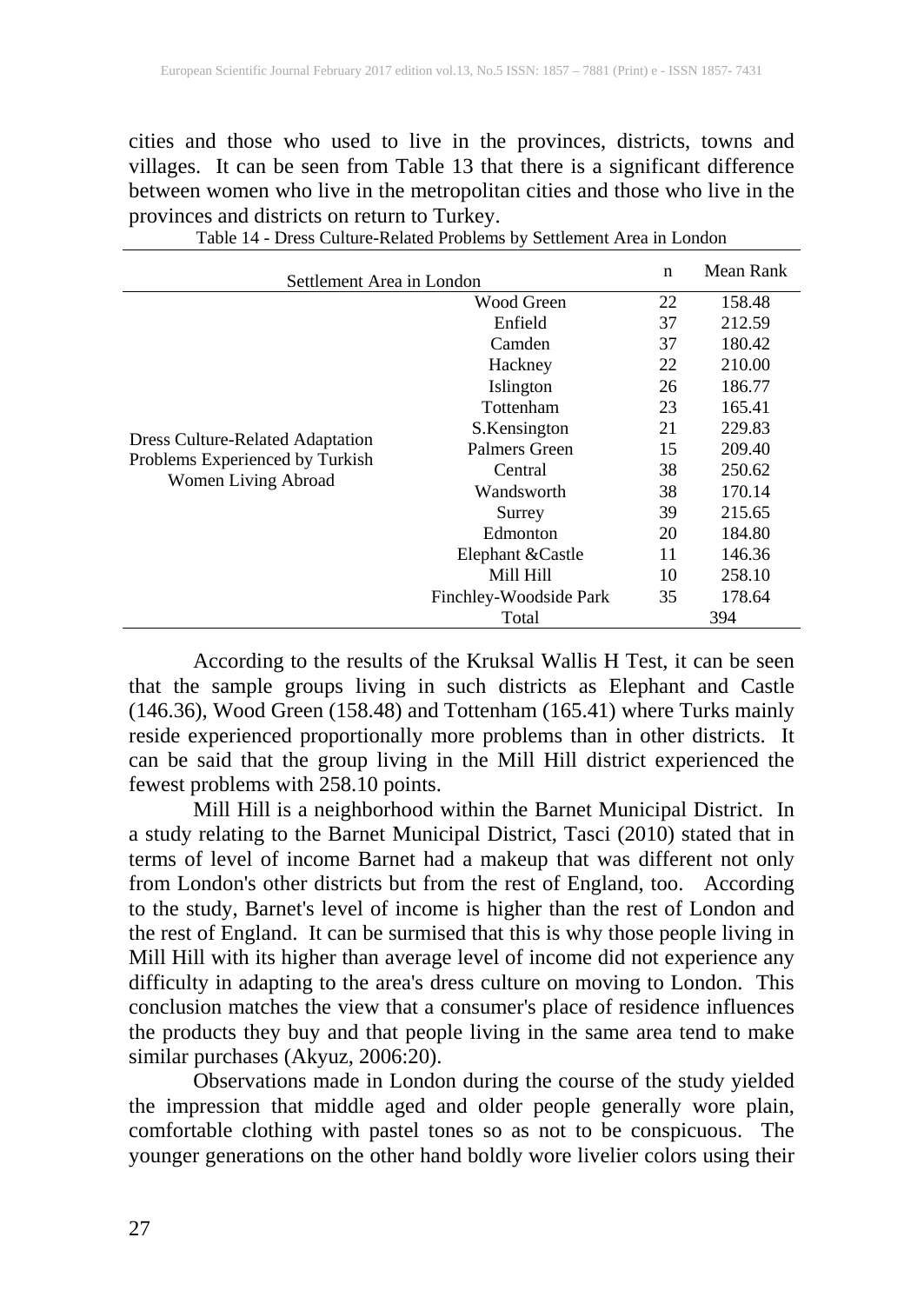clothing to express themselves. The young men and women at university wore comfortable jeans with baggy and comfortable sweatshirts. When frequenting the pubs and clubs on Friday evenings and on weekends girls would wear short, flimsy dresses without any thought for the cold air complementing their elegance with high-heeled shoes, altering their attire to fit the time and the venue. It can be said that with this manner of dress they did not experience any problems fitting in with the local English citizens. The findings of this study tend to support these impressions.

The findings relating to the sample group's opinions as to whether or not their manner of dress affected their social lives and how they expressed themselves are presented in Table 15.

|                                                                                                        |     | Never         |    | Sometimes |     | Often         |     | Always |  |
|--------------------------------------------------------------------------------------------------------|-----|---------------|----|-----------|-----|---------------|-----|--------|--|
| <b>Views</b>                                                                                           | S   | $\frac{0}{0}$ | S  | $\%$      | S   | $\frac{0}{0}$ | S   | $\%$   |  |
| a) Manner of dress is an important<br>element in self-expression.                                      | 16  | 4.1           | 60 | 15.2      | 109 | 27.7          | 209 | 53.0   |  |
| b) Manner of dress is an important<br>element in neighborly relations.                                 | 112 | 28.4          | 86 | 21.8      | 123 | 31.2          | 73  | 18.5   |  |
| c) Manner of dress is an important<br>element when applying for a job<br>and when settling into a job. |     |               | 41 | 10.4      | 87  | 22.1          | 266 | 67.5   |  |
| d) Manner of dress is an important<br>factor in how people interact with<br>you.                       | 71  | 18.0          | 73 | 18.5      | 172 | 43.7          | 78  | 19.8   |  |
| e) When people dress well they<br>feel more self-confident.                                            |     |               | 57 | 14.5      | 131 | 33.2          | 206 | 52.3   |  |
| f) Well-dressed people attract<br>more attention in all segments of<br>society.                        | 19  | 4.8           | 84 | 21.3      | 143 | 36.3          | 148 | 37.6   |  |

Table 15 - Views Concerning How Manner of Dress Affects Social Life

#### **n=394**

According to Table 16, 53 percent of people acknowledged that manner of dress was "always" an important factor in self-expression, while 27.7 percent said "frequently" and 4.1 percent said "never." This situation can be seen as an example of clothing being a form of communication. Some 31.2 percent said that manner of dress was "frequently" an important factor in neighborly relations while 28.4 percent did not see it as an important factor. Manner of dress was "always" seen as an important factor in job interviews and in settling in at work by 67.5 percent of the sample group. This situation can be seen as an example of clothing being seen as a means of raising status in the workplace. In their study, Yurdakul and Ural (2008:53) determined that attire was 43-percent very influential, 30-percent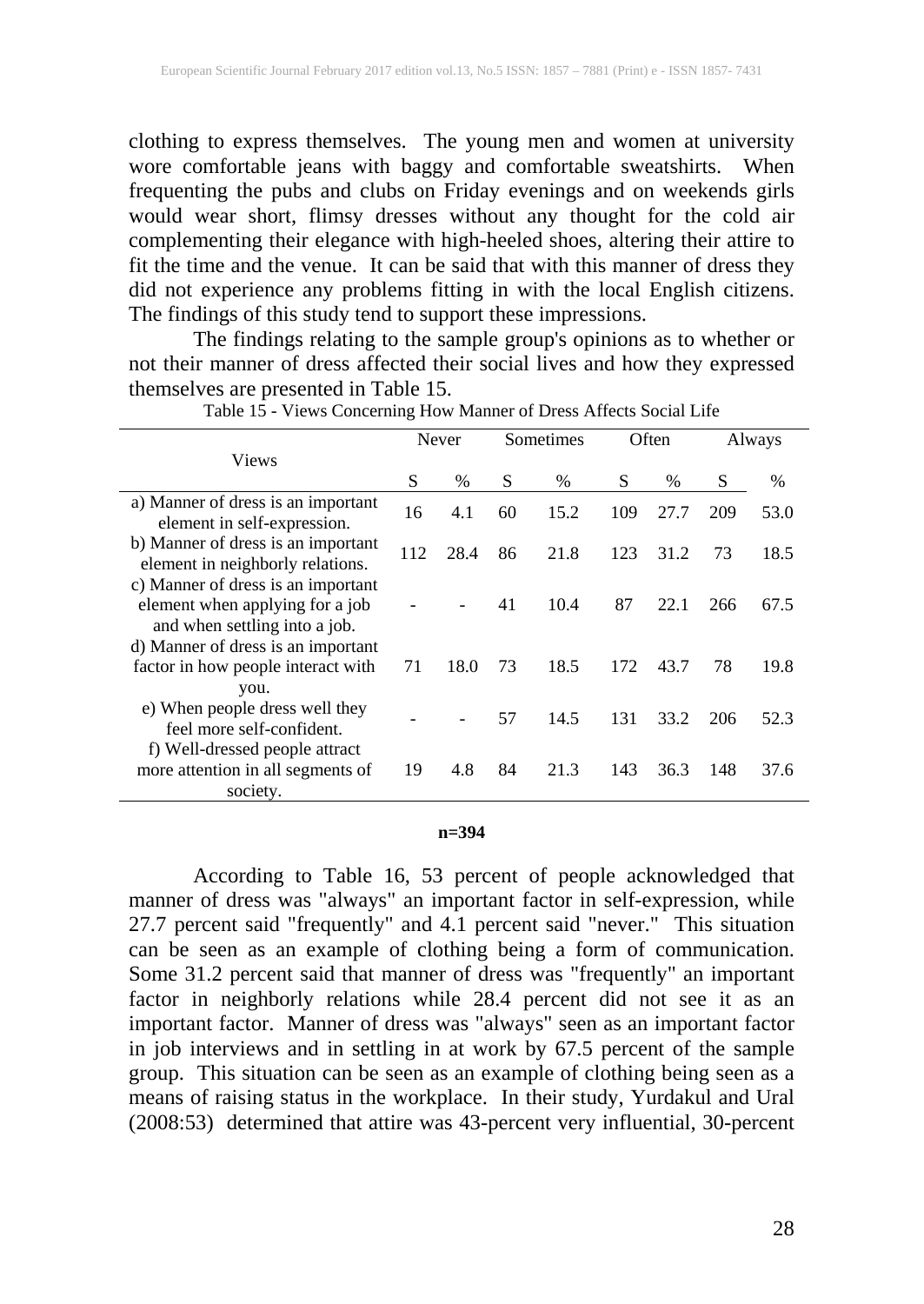partly influential, 22-percent influential and 5-percent not influential in communicating with other people, and this corroborates our conclusion.

The sample group stated that well-dressed people "frequently" (36.3 percent) or "always" (37.6 percent) drew more attention in every segment of society, and this may be interpreted as manner of dress conferring status. In Ismail's study (2006:92) it can be seen that 38.6 percent of the sample group saw "attire" as a sign of prestige and respect while 29.3 percent were undecided on this. Those findings are similar to the results in Table 16.

Some 52.3 percent of the sample group indicated "always" in response to the view that "when people dress well their self-confidence improves" while 33.2 percent said this was "frequently" the case. According to Aytuglu (2006), self-confidence expresses how a person feels about themselves. A person's self-confidence or lack thereof is the reason why they choose certain products over other products. Choice of clothing is an important factor in social acceptance especially in young adulthood. Being the person one wants to be in outward appearance or wearing the clothes one wants to wear may be influential in increasing a young person's selfconfidence. However, certain social and economic factors can be an obstruction here and in such instances the young people may not be able to fit in. In Koca's study (2008:183) it is stated that there were differences between students' opinions about fashion and the way they followed fashion and that these differences were caused by economic and socio-cultural factors.

### **Conclusion**

Dress culture is affected by many factors such as geographic location, climate, traditions and customs and attitudes. It is possible to see many differences in dress culture in the same country, the same location, the same city, even the same neighborhood. It was with thought in mind that this study of the dress culture-related adaptation problems encountered by Turkish women living abroad was made. The conclusions arrived at are presented below.

The group that experiences the most problems with respect to dress culture is housewives while students experience the fewest problems. It was also seen that the group aged 50 and over experienced the most problems followed by the group in the 20-25 age bracket. When the effect of income on dress culture adaptation problems was examined it was seen that those people on an income of £1,000 or less experienced the most hardship adapting.

Those people living in districts like Elephant and Castle, Wood Green and Tottenham, where Turks mainly reside, were seen to experience more adaptation problems than those people living in other areas. It was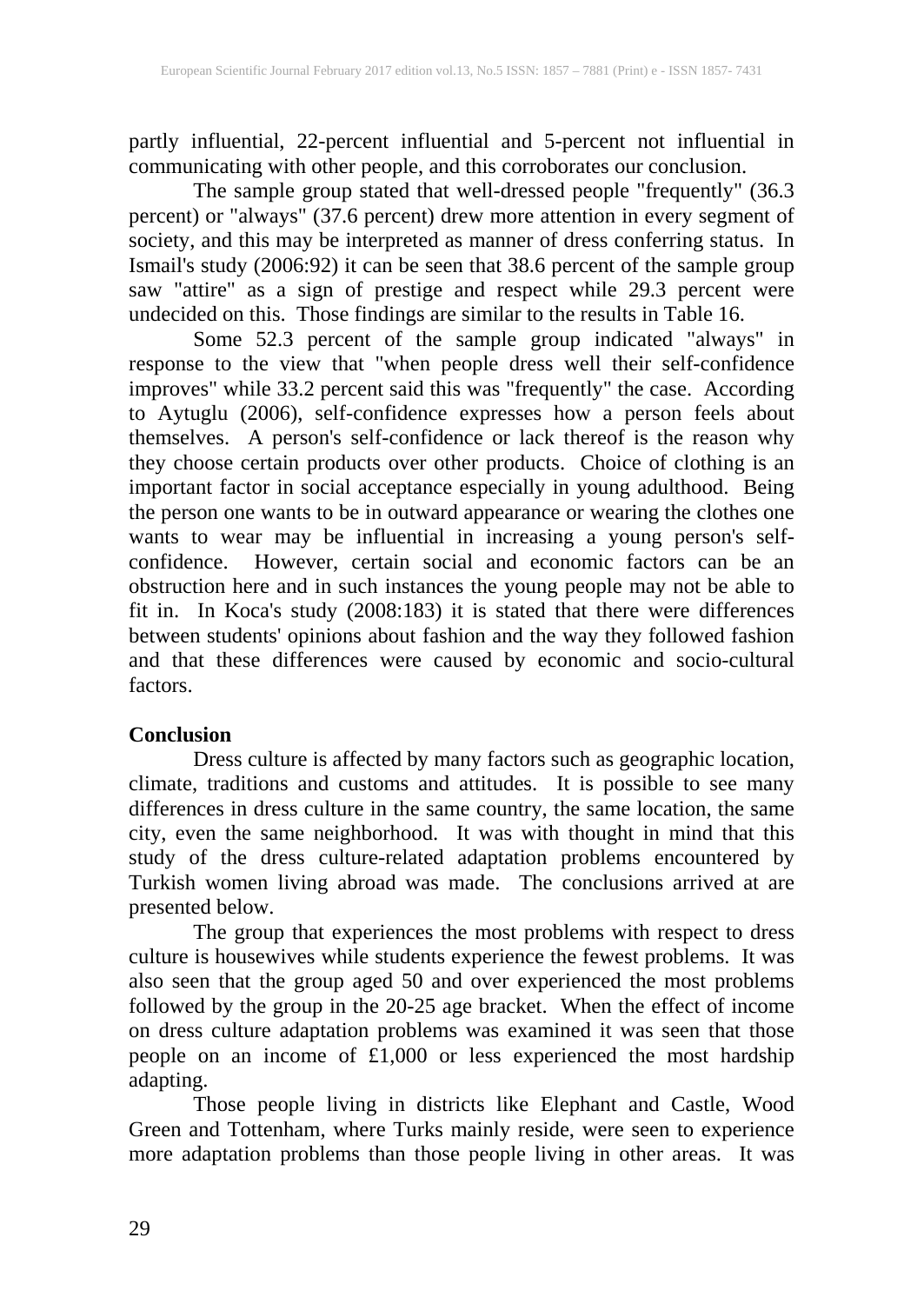determined that the people living in Mill Hill experienced the fewest problems.

It was determined that a significant proportion of the same group believed that their self-confidence increased when they dressed well and that manner of dress was "always" an important factor in self-expression, applying for a job and in settling into a job.

#### **References:**

- 1. Akyol, P.(2010), *Küreselleşen moda bağlamında blucin kültürü üzerine bir araştırma*, Milli Folklor Dergisi, 22 (86), pp.186-196.
- 2. Akyuz, N(2006)**,** *Farkli egitim duzeyindeki kadin tuketicilerin giyim esyasi satin alma davranisları*, Yayımlanmamış yüksek lisans tezi, Gazi Universitesi, Egitim Bilimleri Enstitusu, [Unpublished postgraduate thesis, Gazi University, Institute of Educational Sciences - Turkey] Ankara.
- 3. Aktuğlu, Karpat, I. & Temel, A. (2006) *"Markalar nasıl tercih ediliyor*? (*Kamu sektorü çalışanlarının giysi markalarını tercihini etkileyen faktörlere yönelik bir araştırma*), Konya Selçuk Universitesi Sosyal Bilimler Enstitusu Dergisi, Issue:15.
- 4. Bursaligil, G. (2009), *Antropolojik açıdan giyim kültürü,* Yüksek lisans tezi, Mimar Sinan Güzel Sanatlar Universitesi, Sosyal Bilimler Enstitüsü,[ Unpublished post-graduate thesis, Mimar Sinan Fine Arts University, Institute of Social Sciences] Istanbul.
- 5. Demir, N (2006), *Oteki Turkiye'de genc kızların medya tüketimi*, 2nd International Conference On Women's Studies, Doğu Akdeniz Universitesi, Kuzey Kıbrıs Türk Cumhuriyeti.
- 6. Ismail, K.(2006*),* Hazir giyim ürünlerinde markanın tüketici satın alma davranışı üzerine etkileri, Yayımlanmamış yüksek lisans tezi, Gazi Universitesi, Sosyal Bilimler Enstitusu, [Unpublished postgraduate thesis, Gazi University, Institute of Social Sciences - Turkey] Ankara.
- 7. Koca, E., Koç, F., (2016), *A Study of Clothing Purchasing Behavior By Gender with Respect to Fashion and Brand Awareness*, European Scientific Journal, March 2016 edition, Vol.12, No.7, pp. 234-248
- 8. Koca, E., Vural, T., Koç, F., (2013), *An evaluation of consumer tendencies towards hedonistic shopping for clothes*, EJRE-European Journal of Research on Education, Special Issue: Human Resource Management,pp. 54-64
- 9. Koca, E. (2008). *Comparison of viewpoınts towards fashion among university students in different countries,* Tekstil ve Konfeksiyon**,** Ege Universitesi Tekstil ve Konfeksiyon Arastirma-Uygulama Merkezi, İzmir, July-September, Vol: 18, Issue:3, pp.174-184.